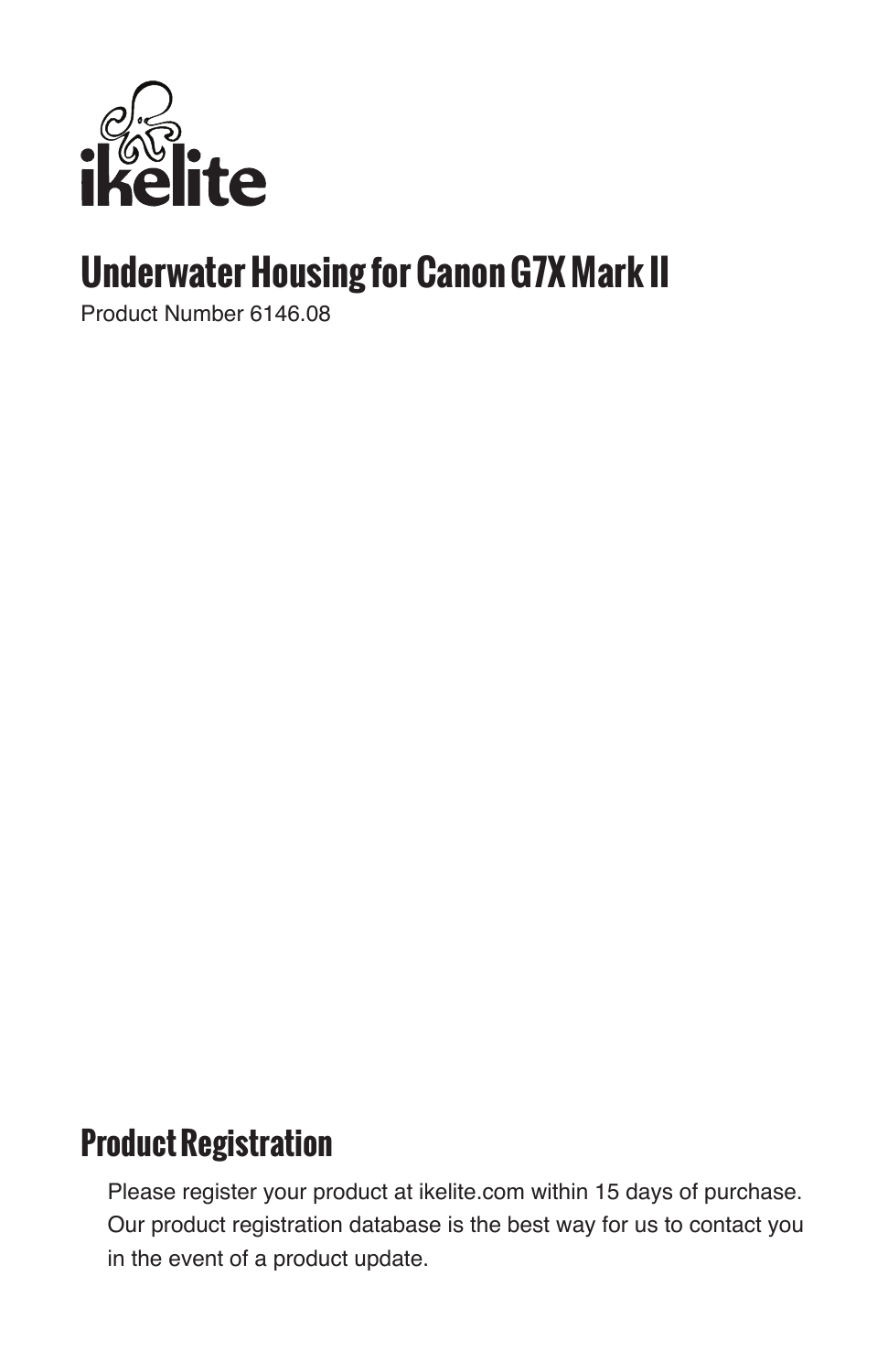## **About this Product**

Thank you for your purchase of Ikelite equipment. Please read this instruction manual completely before attempting to operate or dive with this product. Please visit ikelite.com to register your product to receive information on any updates, or notices pertaining to your equipment.

## **Included in the Box**

- Housing
- Port cover # 0200
- Silicone lubricant 1cc tube

# **Specifications**

- 200 ft (60m) depth rating
- Controls for all camera controls except Flash switch and Mobile Device Connection button
- Near neutral buoyancy in fresh water
- 1/4-20 thread tray mounting with 3-inch (76mm) spacing
- Weight 2.9 lb  $(1.3 \text{ kg})$
- Dimensions 6 x 5.4 x 6.9" (152 x 137 x 175 mm)
- 3 inch (76 mm) diameter glass lens port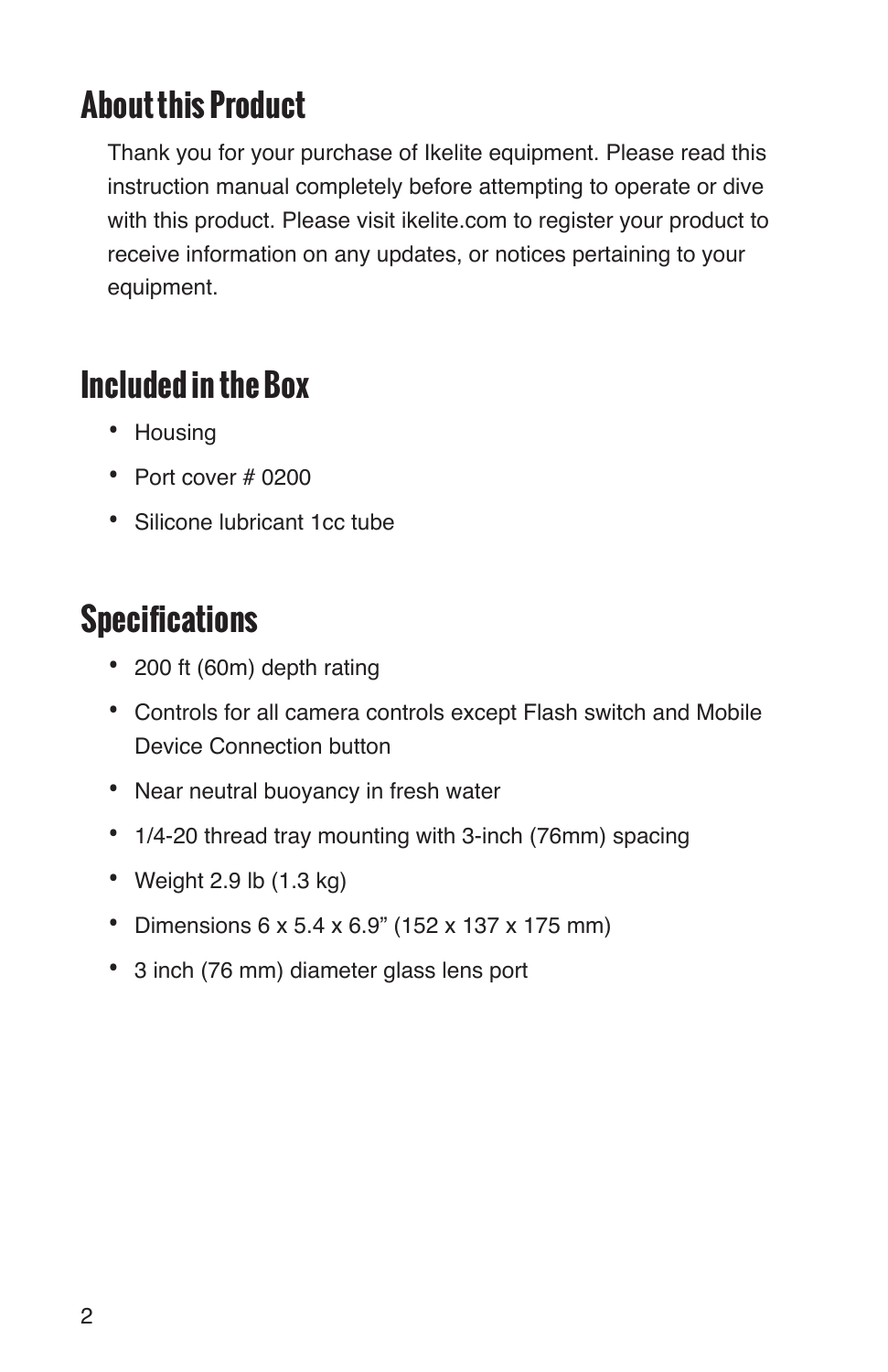## **Important Notices**

- » **To prevent salt build-up and sticking controls, turn the camera off and submerge the sealed housing in clean, freshwater. Operate the controls several times each while underwater to flush out any residue.**
- » **Never leave a housing in a rinse tank, even if it is the only system in the tank. Most catastrophic floods happen when the user walks away from a housing while it is in the rinse tank.**
- » **Do not use alcohol, cleaning agents, spray lubricants, Rain-X, or other solvents on the housing or lens port. Use of an incompatible chemical compound can damage the plastic and o-rings, and may result in leaking.**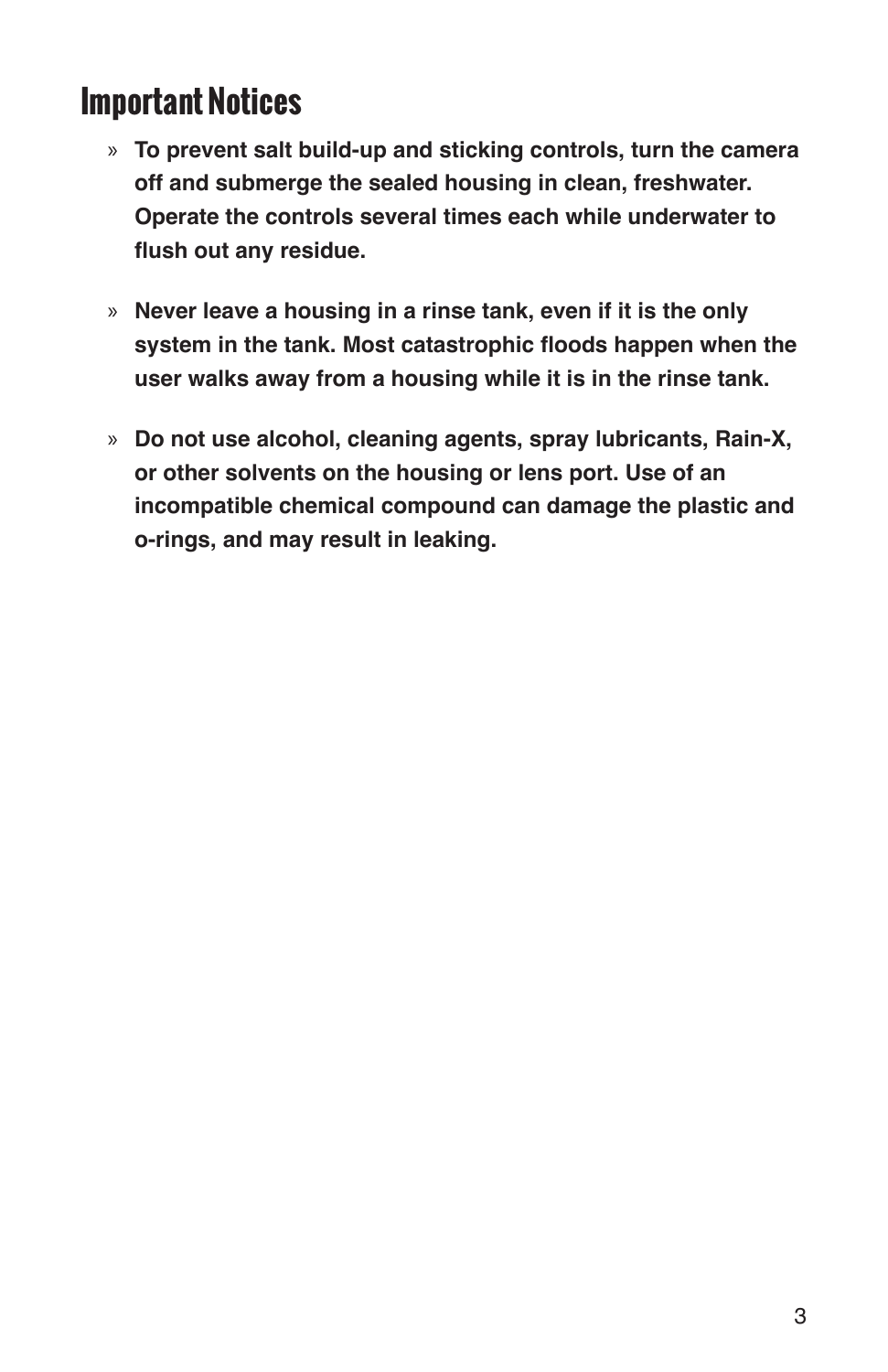# **Contents**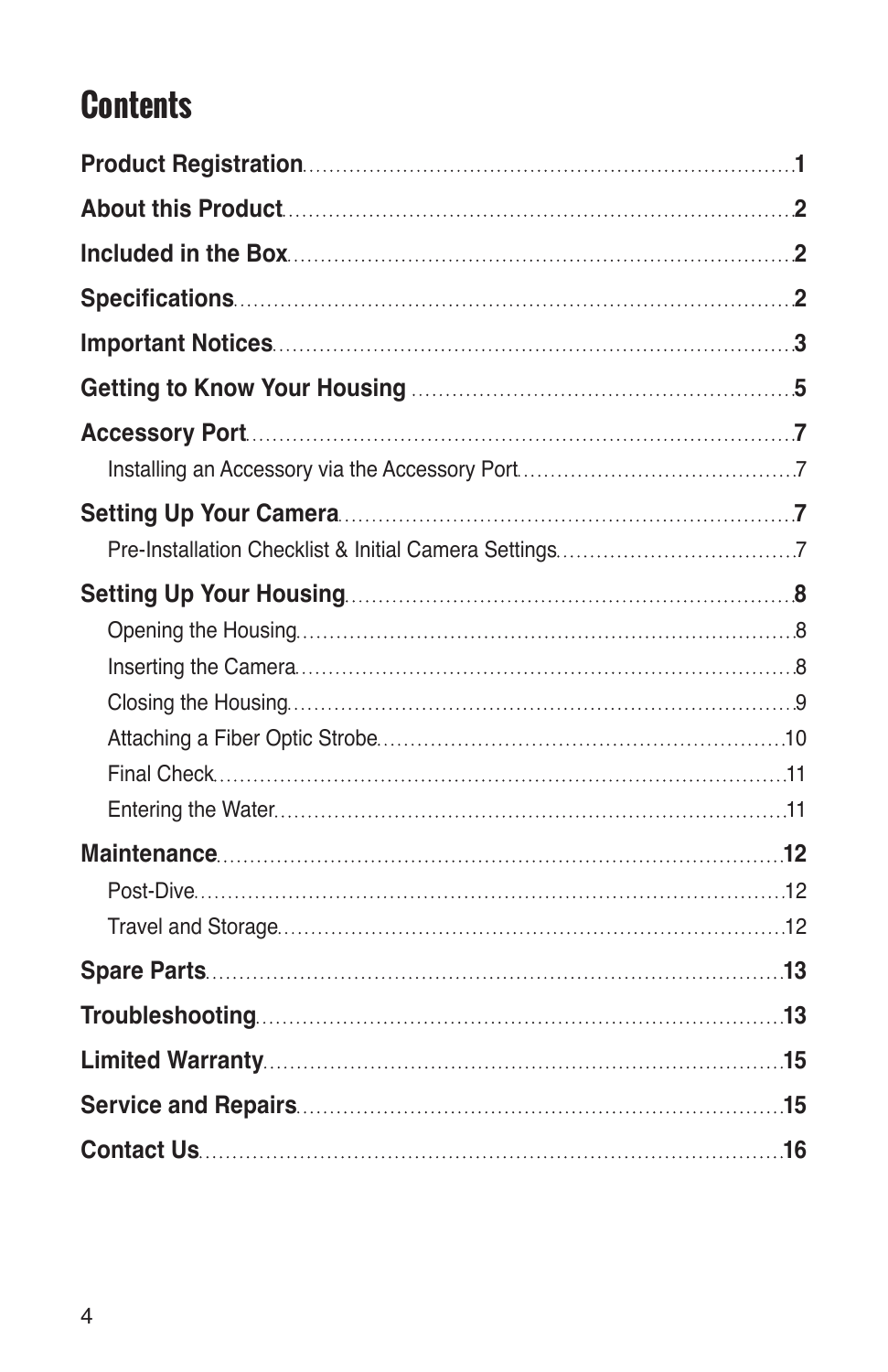# **Getting to Know Your Housing**

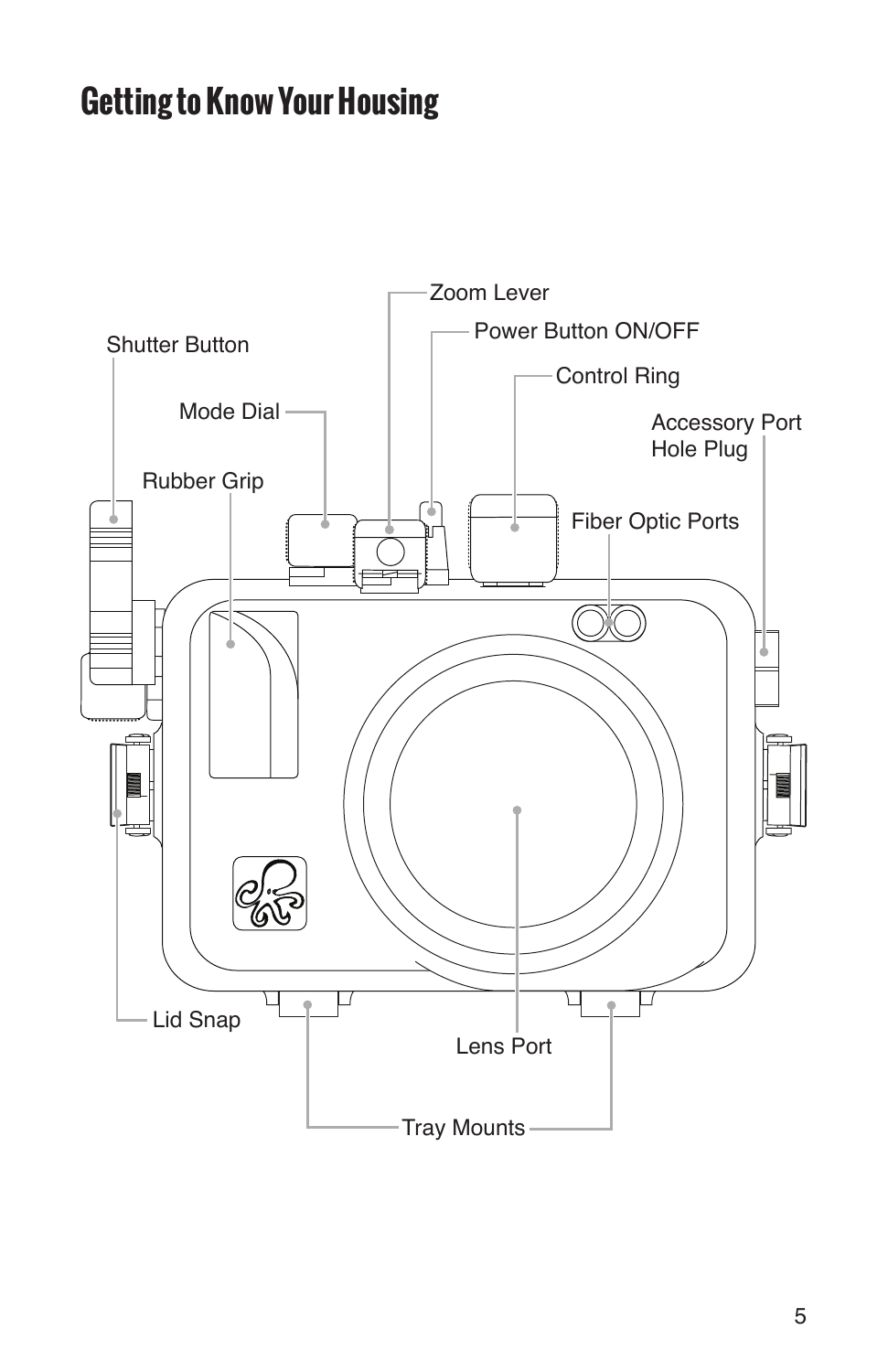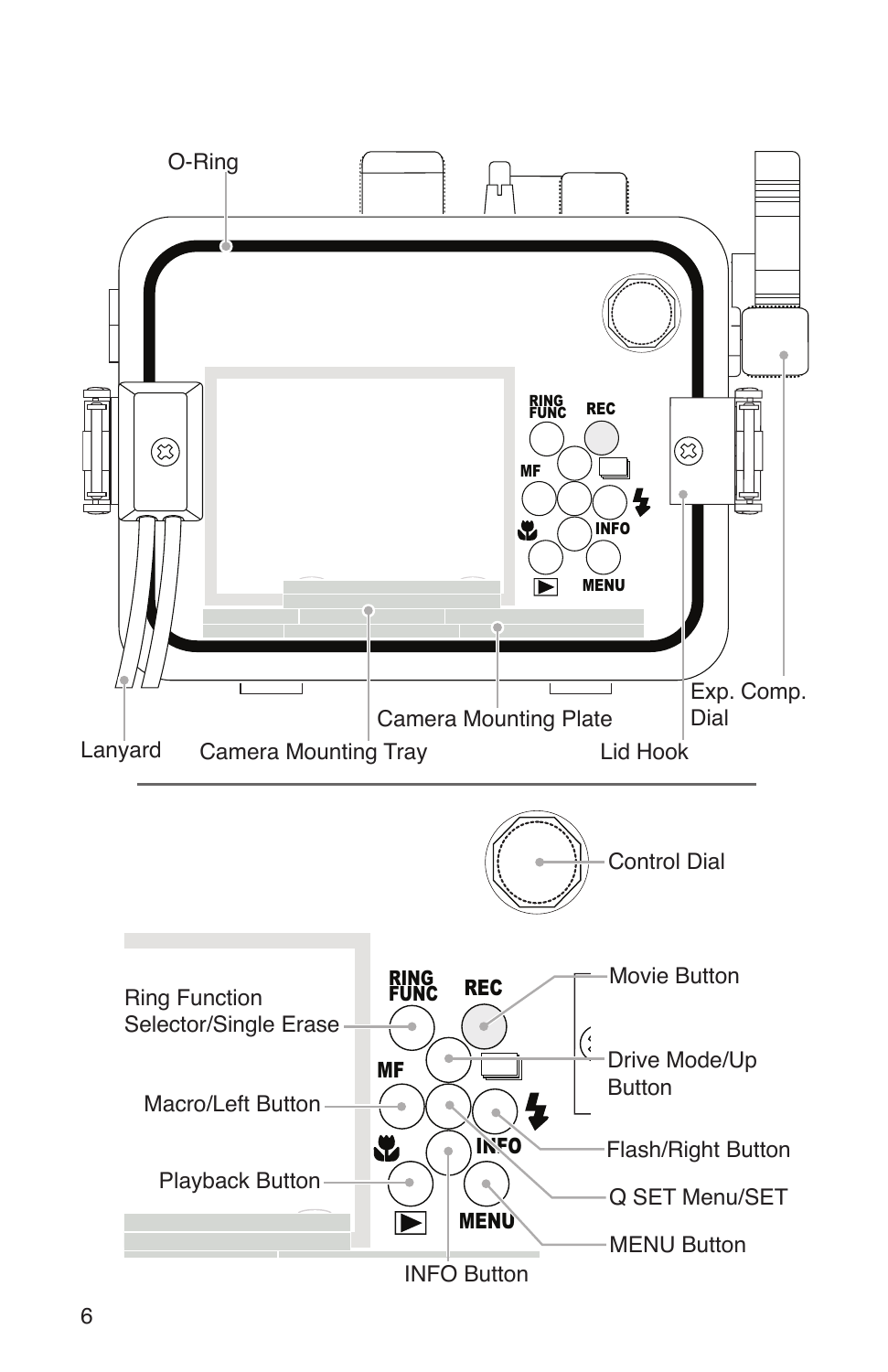## **Accessory Port**

Your housing features one 1/2-20 threaded Accessory Port which may be used for attachment of factory optional or aftermarket housing accessories. Visit **ikelite.com** for an updated list of factory optional accessories.

### **Installing an Accessory via the Accessory Port**

- **1.** Remove the Hole Plug using an 11/16" open end wrench.
- **2.** Check the accessory fitting o-ring sealing area. Check o-ring and housing o-ring sealing area. All should be clean and free of hair, sand, or other debris.
- **3.** Lightly lubricate o-ring with Ikelite lubricant. Use ONLY Ikelite lubricant. Other manufacturer lubricants can cause the o-ring to swell.
- **4.** Carefully screw in and tighten accessory fitting. The accessory port features a 1/2-20 threaded hole. Make sure your fitting is the same thread pattern. DO NOT cross-thread. DO NOT overtighten.
- **5.** After installing an accessory, pressure test the housing by diving without a camera inside.

AN NOTICE: Your Ikelite housing warranty DOES NOT extend to cover the attachment of aftermarket housing accessories by 3rd parties. Warranty DOES cover factory optional accessories attached by certified Ikelite service technicians.

**Do not remove the Accessory Port Hole Plug unless you are installing a compatible accessory.** 

# **Setting Up Your Camera**

### **Pre-Installation Checklist & Initial Camera Settings**

**1.** Insert a fully charged camera battery.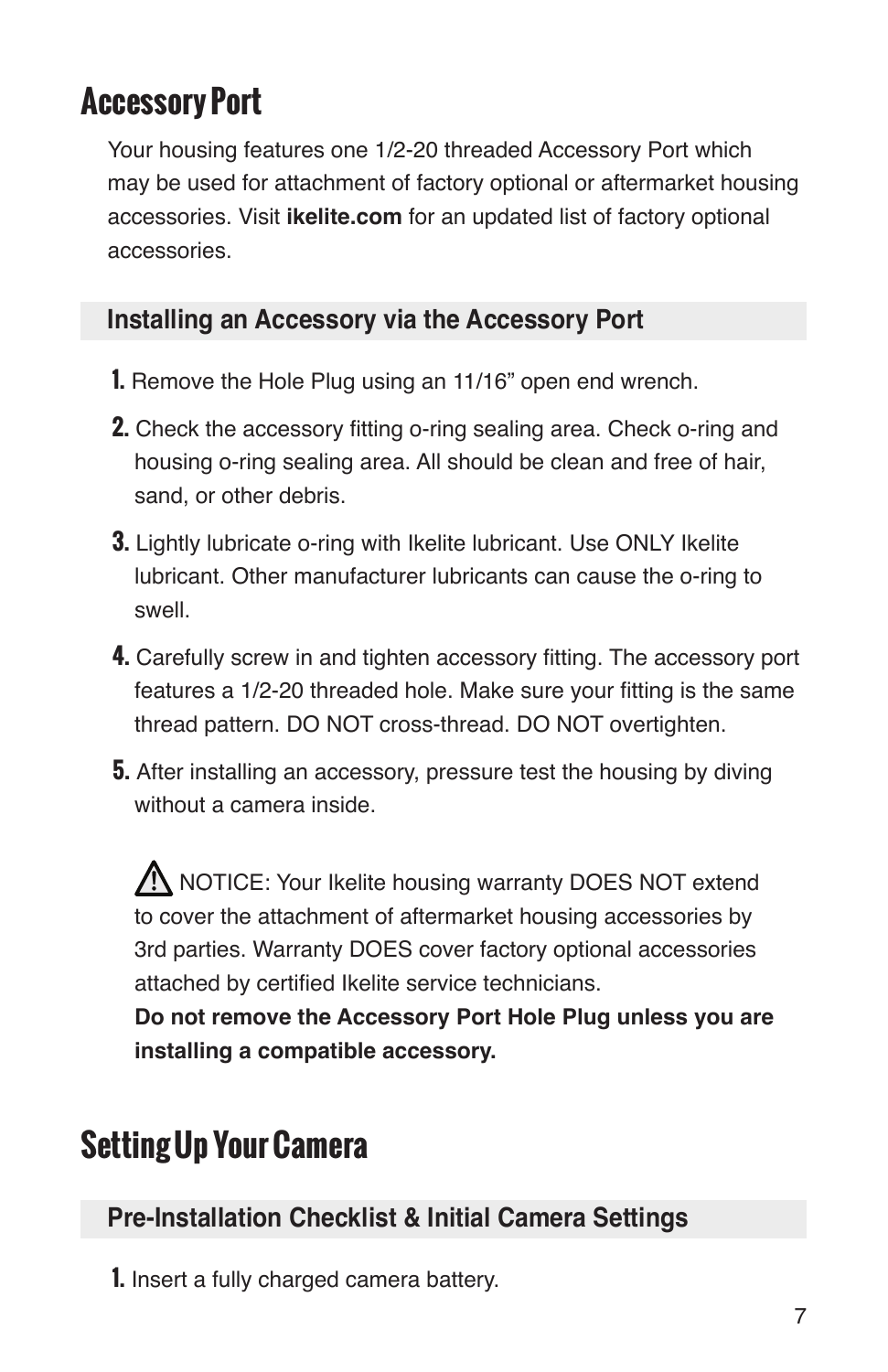- **2.** Insert a properly formatted memory card.
- **3.** Set Mode Dial to "M" Manual. This will allow you to adjust aperture and shutter speed settings to suit your shooting situation.
- **4.** Set AF-assist beam to "OFF" and ISO to "200."
- **5.** Set Red-Eye Lamp to "OFF."

Once underwater, camera functions can be adjusted for each shooting situation.

# **Setting Up Your Housing**

### **Opening the Housing**

- **1.** Push the lid snap lock forward and start to lift the curved end away from the housing.
- **2.** Lid snaps are designed to provide enough force to compress the o-ring for a proper seal. Keep firm pressure against the lid snap while lifting it away.



- **3.** Repeat with remaining lid snap.
- **4.** Remove the housing back.

### **Inserting the Camera**

**1.** Remove any lanyard or neck strap attached to the camera.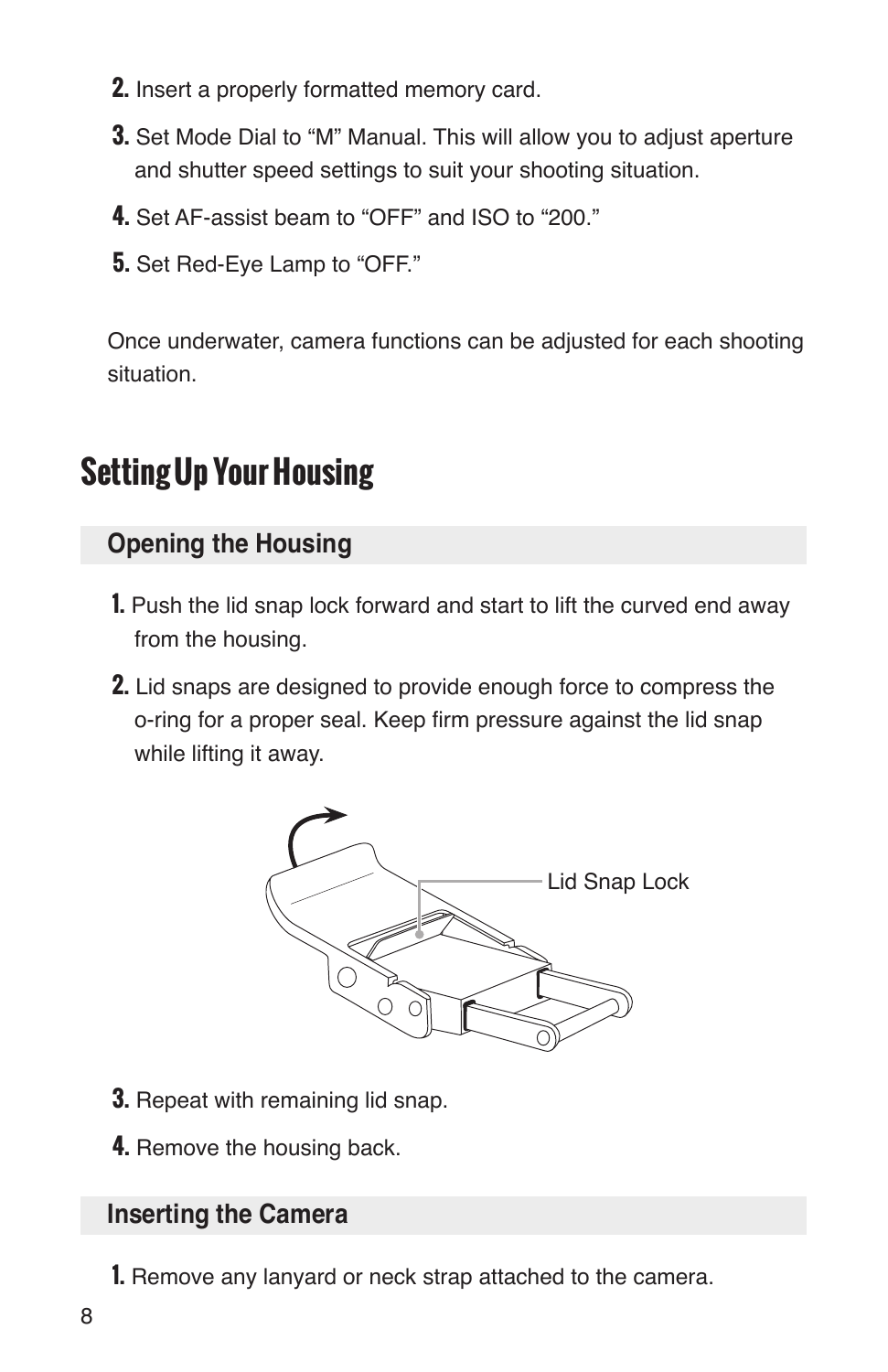- **2.** Remove the camera Mounting Plate from the housing.
- **3.** Line the mounting screw up with the camera's tripod socket. Use a coin or flat head screwdriver to tighten the Mounting Plate to the camera.



- **4.** Pull out on the housing control knobs to move them out of the way.
- **5.** Insert the Mounting Plate into the slot on the inside bottom of the housing. Push the camera all of the way forward until the back of the Mounting Plate is flush with the back of the housing mount.
- **6.** Pop up the flash before installing the camera into the housing when triggering an external strobe. Once the camera is closed in the housing, the flash CANNOT be raised.

### **Closing the Housing**

- **1.** Make sure the o-ring is clean and in its proper location on the back of the housing. The main o-ring does not require lubricant to make a seal.
- **2.** Place the back onto the housing front.
- **3.** Make sure no controls or wires are interfering with the o-ring or the back of the housing.
- **4.** Place each lid snap into the corresponding hook on the housing back.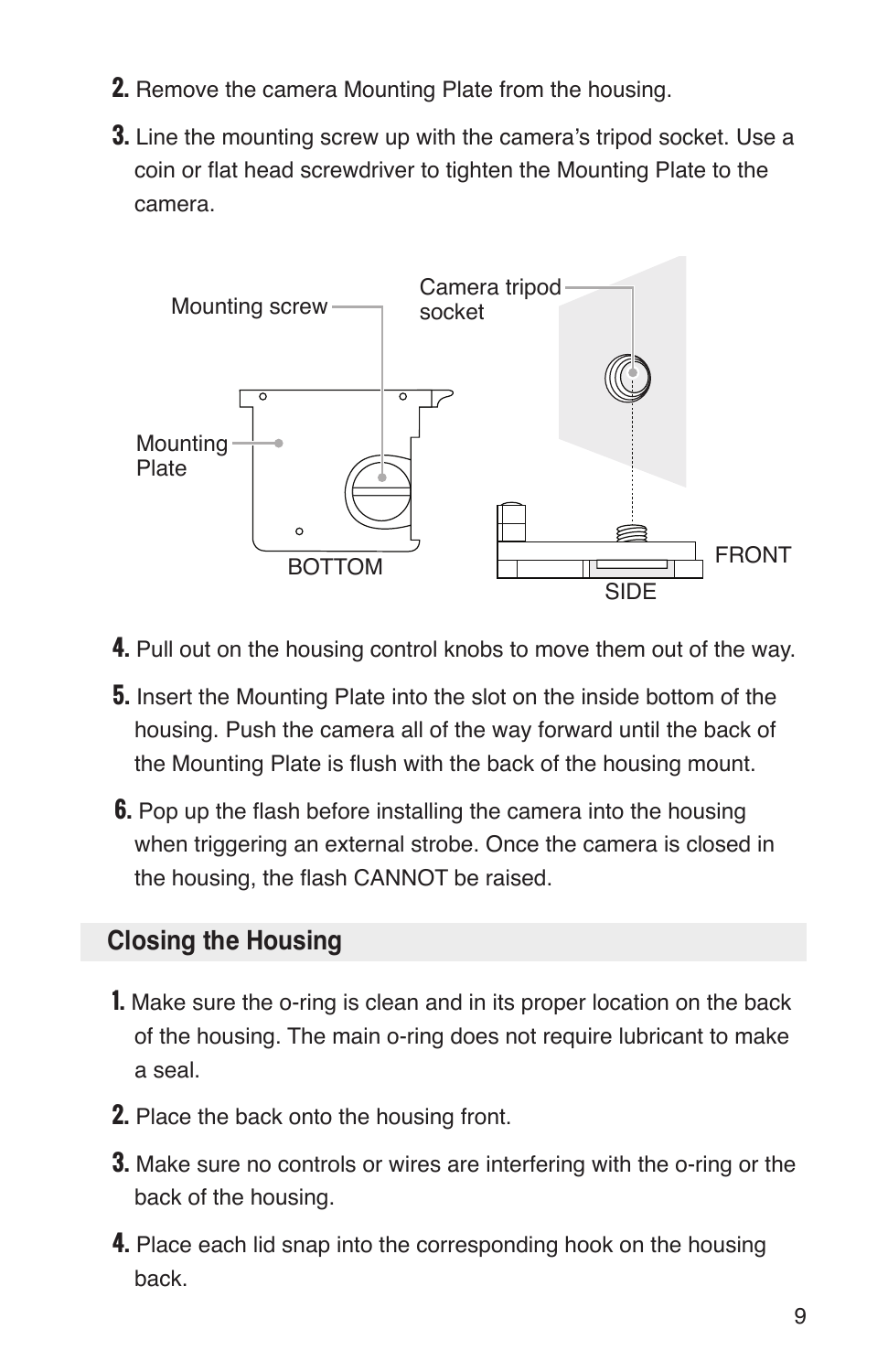- **5.** Push the lid snaps toward the housing until they are flat against the housing and the lock has engaged. Close opposing lid snaps at the same time.
- **6.** Check the o-ring seal. The o-ring should form a uniform, solid line around the back of the housing. There will be a small, even gap around the housing between the housing back and the housing front.

### **Attaching a Fiber Optic Strobe**

- **1.** Check the end of the fiber optic cord to ensure that it is clean and smooth.
- **2.** Ensure that the Fiber Optic Cord O-ring is in place. This o-ring does not provide waterproofing, however it does keep the fiber optic cord in place.
- **3.** Attach one end of the fiber optic cord into one of the fiber optic ports on the front of the housing. The connector is a press-fit into the fiber optic port.



- **4.** Attach the other end of the fiber optic cord to a compatible strobe.
- **5.** Set the strobe to the appropriate setting based on manufacturer recommendations.
- **6.** Turn the camera on.
- **7.** Turn the strobe(s) on.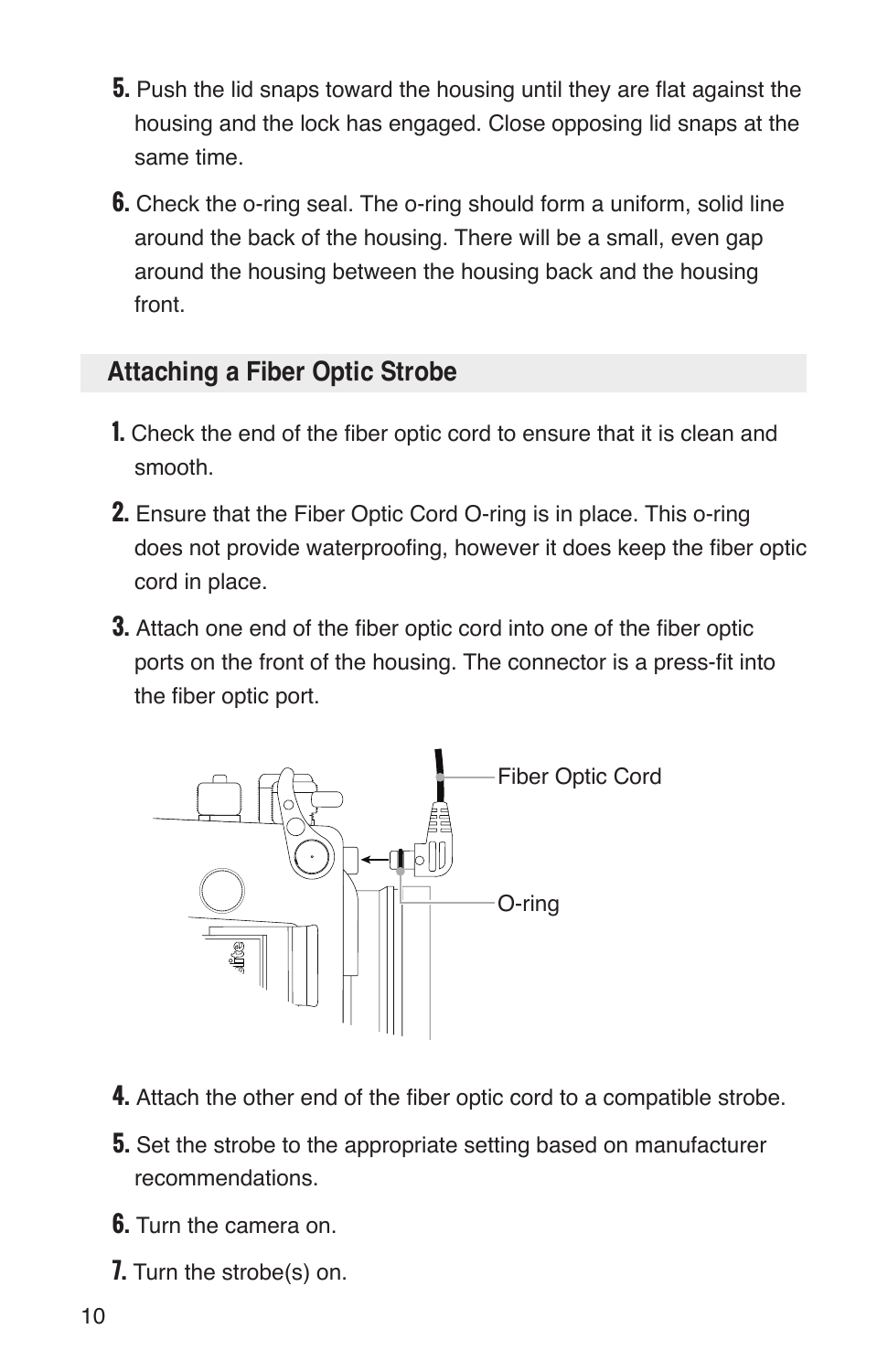**8.** Take a test photo to ensure that your strobe(s) are functioning properly.

### **Final Check**

- **1.** Re-check the o-ring seal. The seal should form an even, solid line around the back of the housing.
- **2.** Turn on the camera and check all control functions.
- **3.** Make sure that the camera can obtain focus and take a photo.
- **4.** Check battery life and open storage space on your memory card.
- **5.** Check the flash, if using.
- **6.** Submerge the housing in a fresh water tank dedicated to underwater photography equipment. Visually confirm that there are no signs of water intrusion or a steady stream of bubbles coming from one of the housing seals.

### **Entering the Water**

- **1.** If possible, we recommend entering the water without your housing to ensure that you are comfortable and your life-saving equipment is in working order. Once you are stable, have someone pass your camera housing to you.
- **2.** Submerge the housing at the surface of the water and visually confirm that there are no signs of water intrusion or a steady stream of bubbles coming from one of the housing seals. If water does appear to be entering the housing, point the lens port downward and return the housing to the surface as quickly as possible. Please observe all necessary safety precautions. NEVER ascend faster than accepted safety limits.
- **3.** Use your hand to gently flush away any small bubbles that may be on the face of the lens port. Bubbles will produce soft focus spots in your photo or video.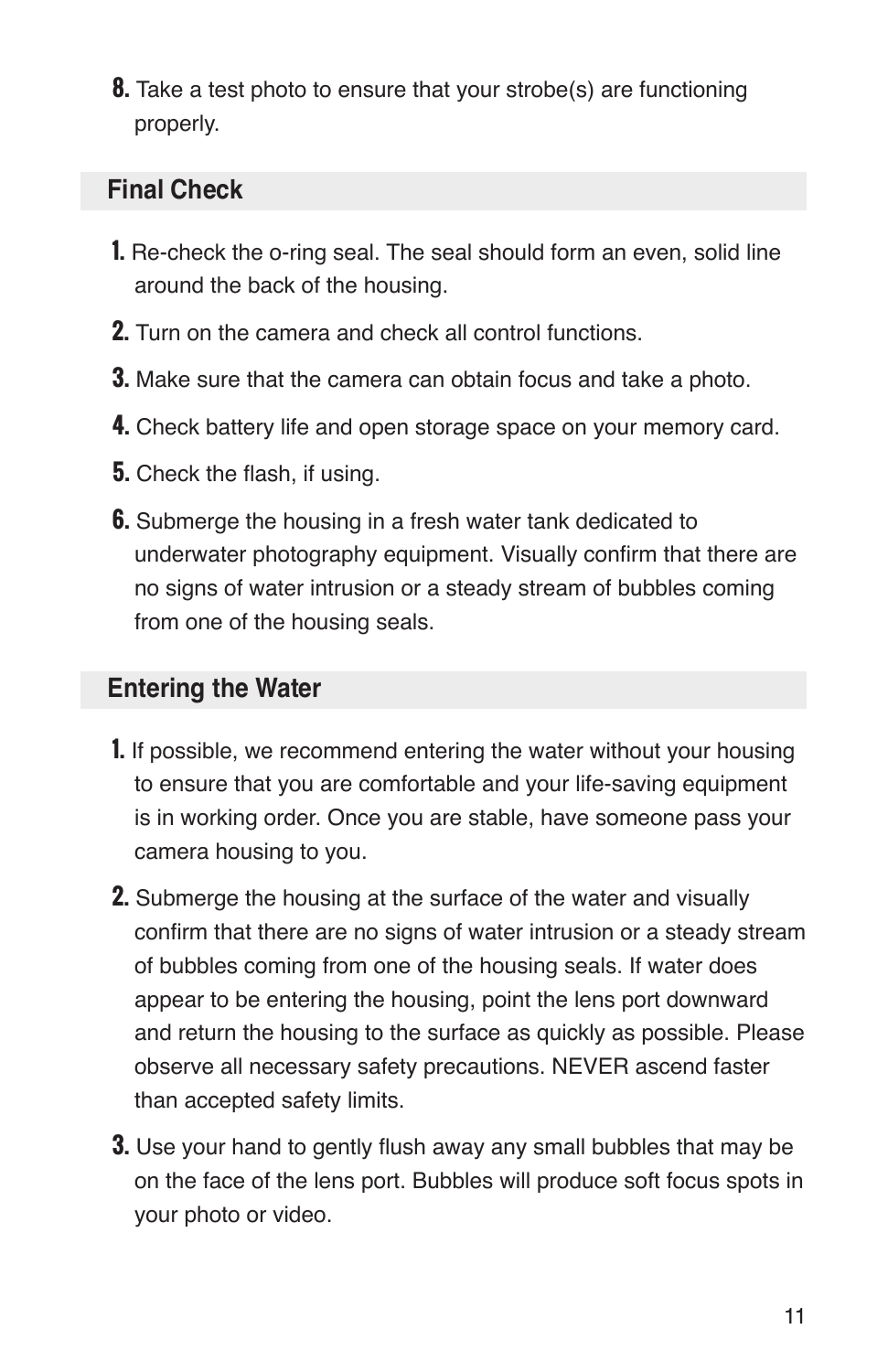## **Maintenance**

### **Post-Dive**

- **1.** Rinse the housing in fresh water. Rotate the housing controls and press each button while submerged in fresh water to flush out any salt or debris to ensure smooth operation on future dives.
- **2.** NEVER leave your housing in the fresh water rinse tank. Collisions with another person's equipment can cause scratches and possible damage to your equipment.
- **3.** Stow the housing in a shaded place where it is protected from impact or overheating. If no shade is available, we recommend covering the housing with a towel or cloth.
- **4.** Check the camera's memory card capacity before your next dive. Check the battery life of your camera and strobe(s); recharge as necessary.
- **5.** Always re-check o-ring seal after opening the housing.

#### **Travel and Storage**

- **1.** Remove the camera from the housing for travel or storage.
- **2.** Check the main housing o-ring.
- **3.** Close the empty housing and submerge in lukewarm fresh water. While submerged, rotate each control and depress each button to flush out any salt or debris.
- **4.** Remove the housing from water and rinse with running water.
- **5.** Do not rinse the inside of the housing or submerge the open housing in water. If the inside of the housing needs to be cleaned, wipe with a clean, slightly damp cloth.
- **6.** Dry the housing with a clean, lint-free cloth.
- **7.** Store in a cool, dry place.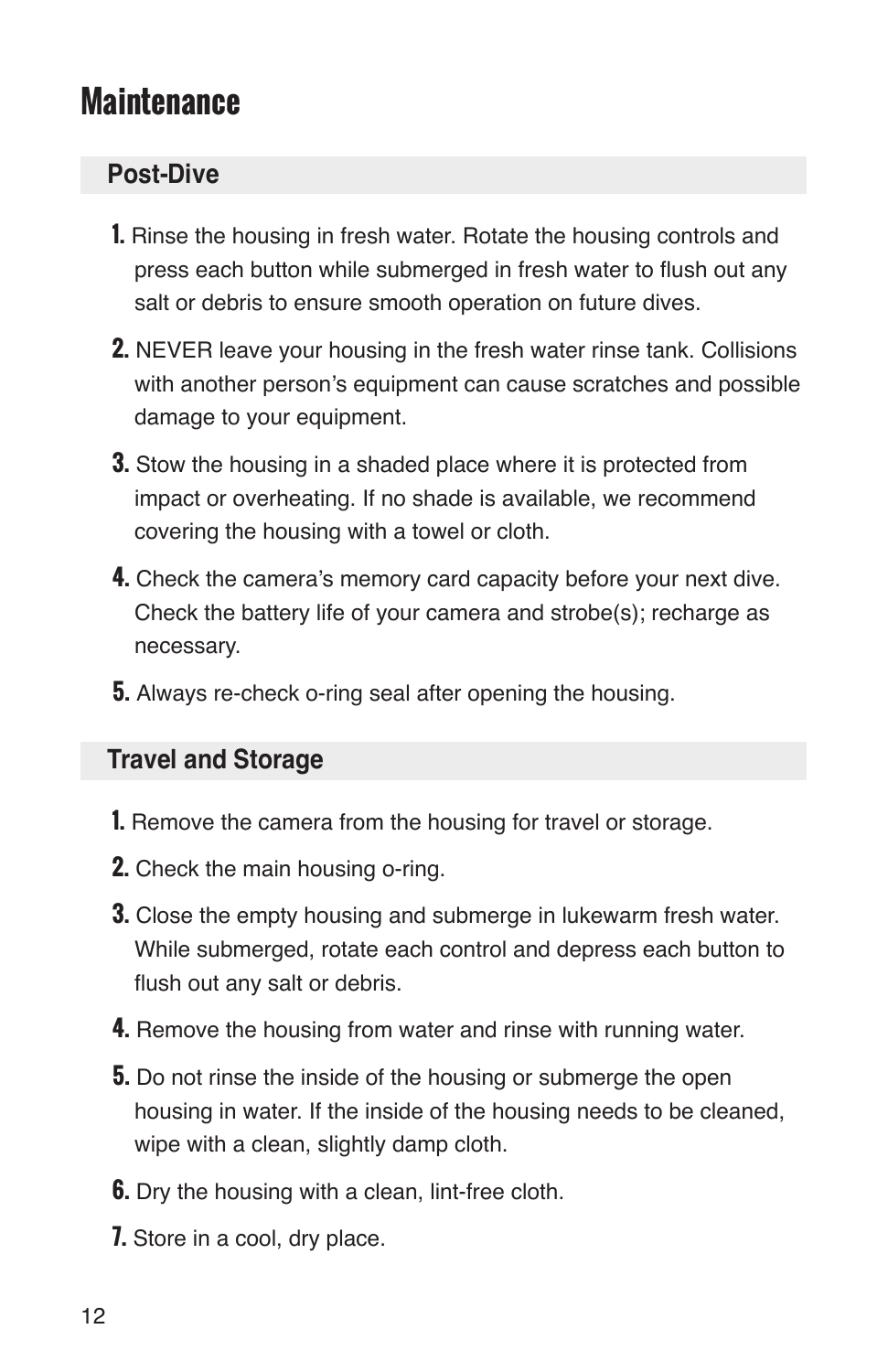**8.** Like regulators and other pressure-sensitive equipment, we recommend careful care and cleaning along with annual replacement of the factory seals.

# **Spare Parts**

- Main o-ring  $#0109$
- Port Cover # 0200

# **Troubleshooting**

### **Water enters the housing**

- Reclean and reinstall the main o-ring.
- Take the housing underwater without a camera installed to ensure that the leaking has been corrected.

#### **Photos are over-exposed (too light)**

- Adjust aperture (smaller), shutter speed (faster), or ISO (lower) setting.
- Move lights(s) farther away from your subject.
- Adjust exposure compensation in the camera.
- Adjust lighting power.

### **Photos are under-exposed (too dark)**

- Adjust aperture (larger), shutter speed (slower), or ISO (higher) setting.
- Move light(s) closer to your subject.
- Adjust exposure compensation in the camera.
- Adjust lighting power.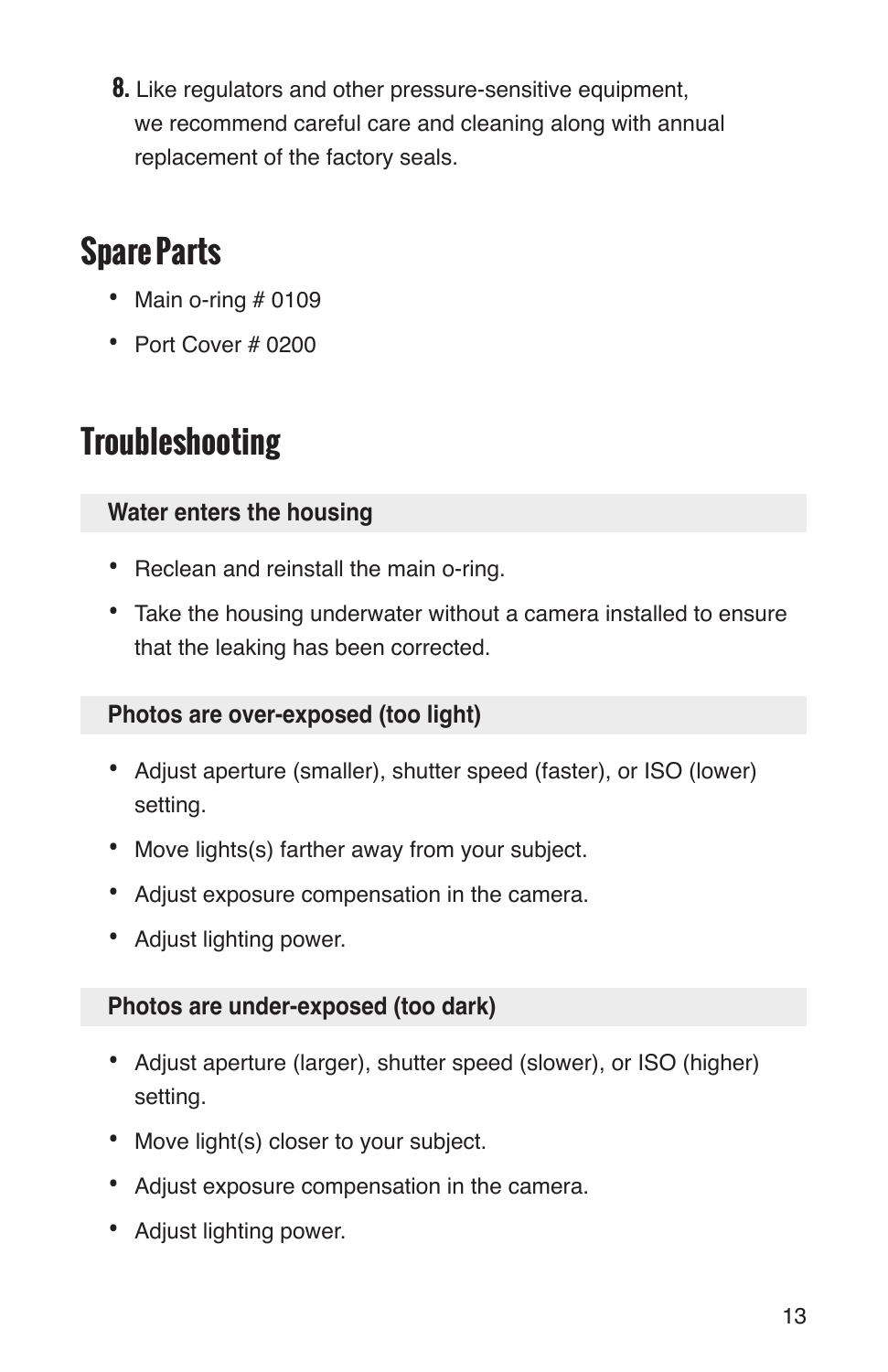#### **Strobe will not fire**

- Turn on strobe.
- Make sure that the camera's flash is set to fire on every photo.
- Check that the fiber optic cord is properly attached.

#### **Buttons are stuck**

- Soak the housing in lukewarm fresh water. Depress each button several times while the housing is submerged.
- Apply lubricant to the button. Press the button several times to distribute the lubricant.

#### **Button(s) or control(s) do not line up**

- Ensure that nothing is preventing the camera from going into the housing.
- Push the camera mounting plate forward until it is flush with the housing base plate.

#### **Camera is not functioning normally underwater**

- Ensure that the camera mounting plate is pushed all of the way into the housing mounting plate.
- Check each housing control while underwater to ensure that they are disengaged. An inadvertently engaged control may limit functioning of the camera.
- Check that the zoom control is disengaged.

#### **Backscatter or "snow" in images**

- Position strobes or lights farther away from your lens and at a slight angle. Do not light water between the camera and subject.
- Avoid using strobes in extremely low-visibility conditions.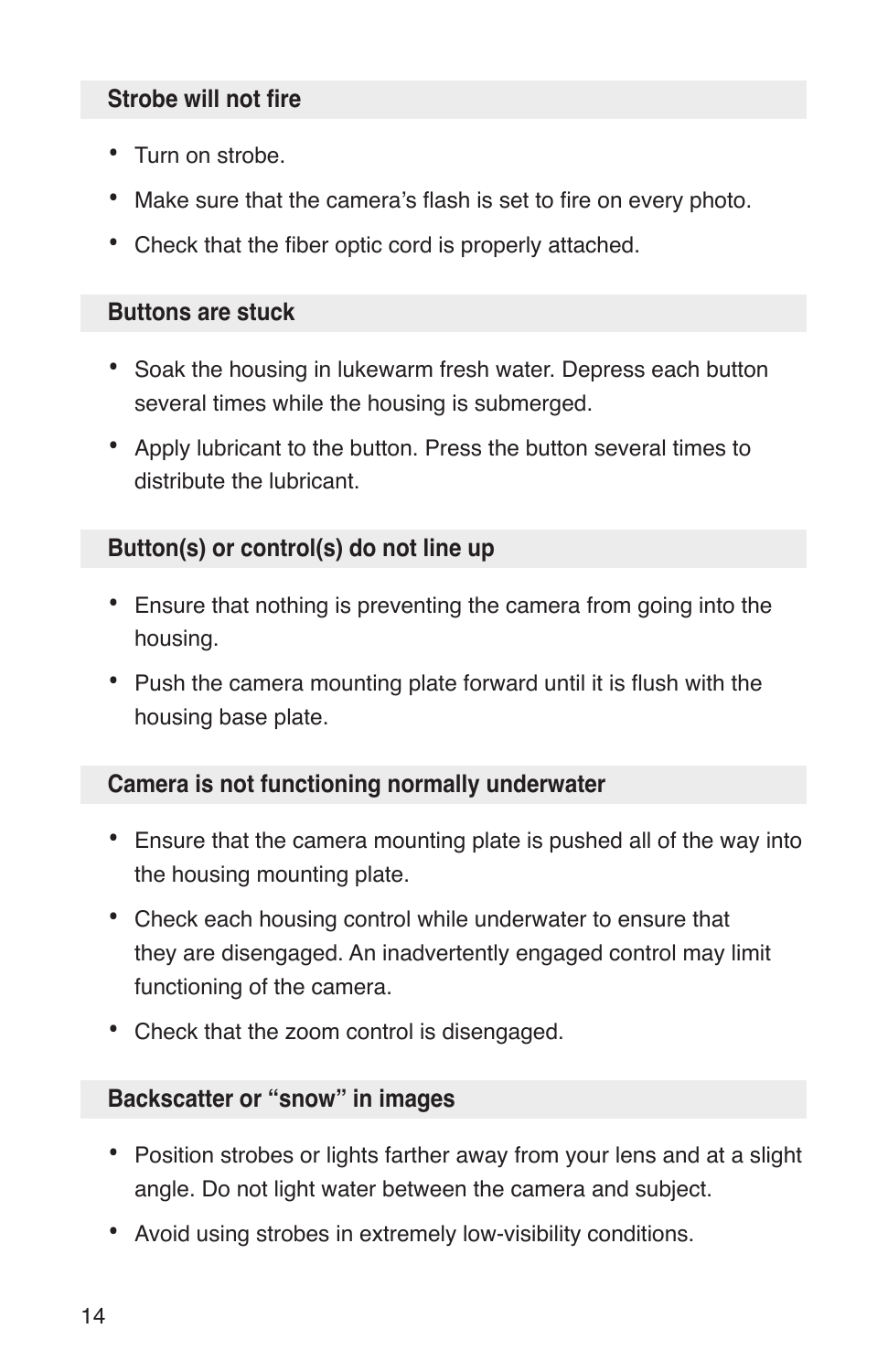# **Limited Warranty**

This Ikelite product is warranted against any manufacturing defects for a period of two (2) years from the original date of purchase. Defective products should be returned to Ikelite postage paid. Ikelite will, at its sole discretion, repair or replace such products, and will return to customer postage paid. All other claims of any nature are not covered. Except as mentioned above, no other warranty expressed or implied applies to this Ikelite product.

## **Service and Repairs**

Ikelite is most interested in performing any service to ensure that all products perform as intended. Evidence of purchase date must be provided to obtain warranty service.

No prior authorization is required. You may return directly to us or through your dealer. Please include a brief description of the problem, any relevant email correspondence, and/or description of the service request. Always include name, shipping address, email address, and phone number inside of the package. Send postage paid to:

Ikelite Underwater Systems Attn: Service Department 50 West 33rd Street Indianapolis, IN 46208 USA

For the separate international customs documentation form that you complete to accompany the shipment, please state or designate that the enclosed products were originally manufactured in the USA and are being returned to the manufacturer for repair service. Value of the equipment listed for customs purposes should be zero.